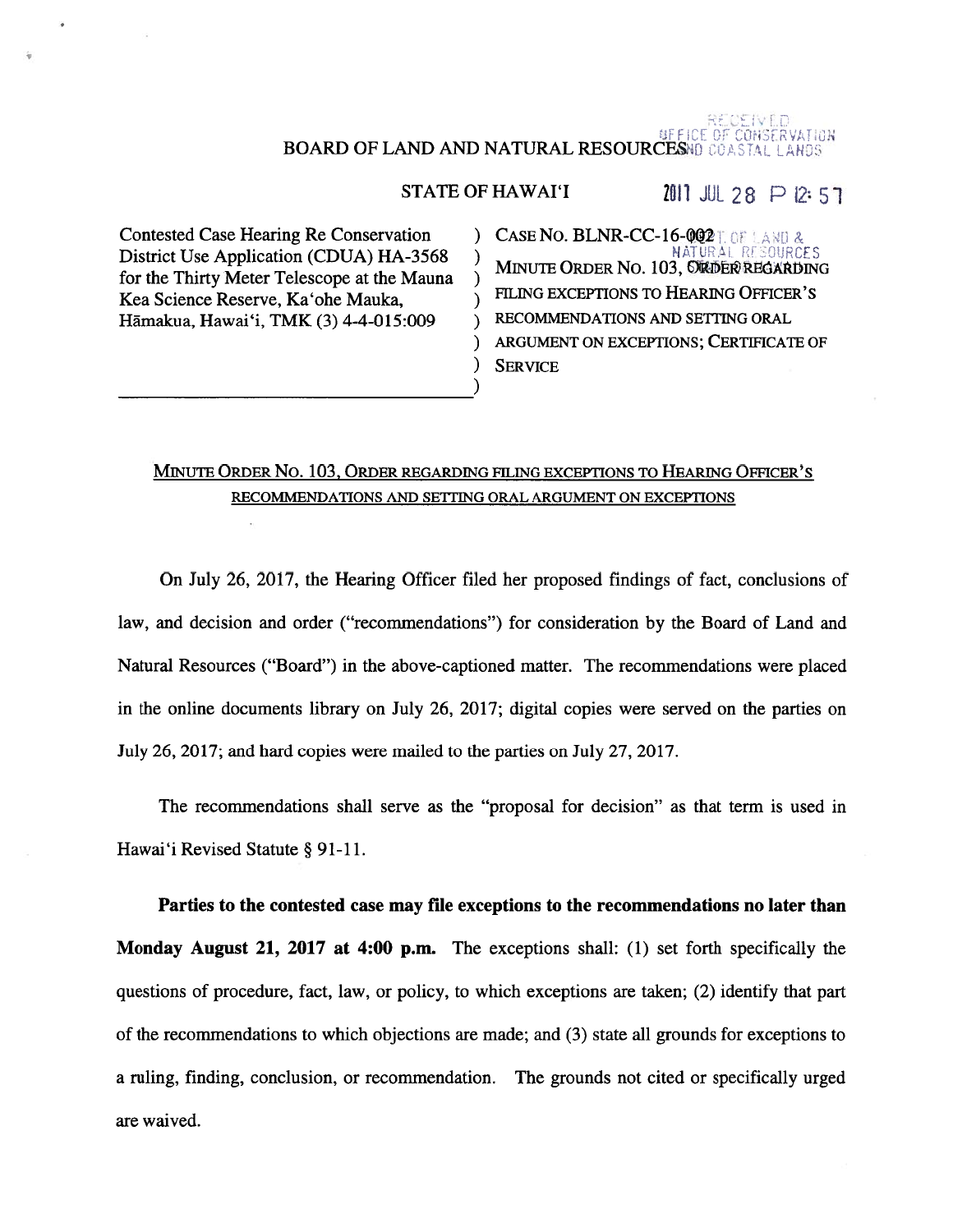Responsive briefs to exceptions may be filed no later than Monday September 11, 2017 at 4:00 p.m. The responsive briefs shall: (1) answer specifically the points of procedure, fact, law, or policy to which exceptions were taken; and (2) state the facts and reasons why the recommendations should be affirmed.

Exceptions and response briefs shall be filed with the Department of Land and Natural Resources, Office of Conservation and Coastal Lands, Room 131, 1151 Punchbowl Street, Honolulu, Hawai'i, <sup>96813</sup> and must be served on all parties to the contested case. <sup>A</sup> digital copy of submittals shall be emailed to dlnr.maunakea@hawaii.gov.

The Board will entertain oral arguments on Wednesday September 20, 2017, commencing at 9:00 a.m. at the Grand Naniloa Hotel Crown Room, 93 Banyan Drive, Hilo, Hawai'i, 96720.

Each party to the case shall have fifteen minutes to presen<sup>t</sup> oral arguments before the Board. Time may not be assigned from one party to another. The Board may elect to ask questions of any party once they have completed argument; this time will not count towards the fifteen-minute total.

Applicant (1) University of Hawai'i at Hilo and Intervenors (2) TMT International Observatory, LLC and (3) Perpetuating Unique Educational Opportunities, Inc. shall presen<sup>t</sup> first.

Petitioners (1) Mauna Kea Anaina Hou and Kealoha Pisciotta, (2) Clarence Kukauakahi Ching, (3) the Flores-Case 'Ohana, (4) Paul Neves, (5) Deborah J. Ward, (6) KAHEA: The Hawaiian Environmental Alliance, and Opposing Intervenors (7) Mehana Kihoi, (8) Chase Michael Kaho 'okahi Kanuha, (9) Harry Fergerstrom, (10) Joseph Kuali'i Camara, (11) Jennifer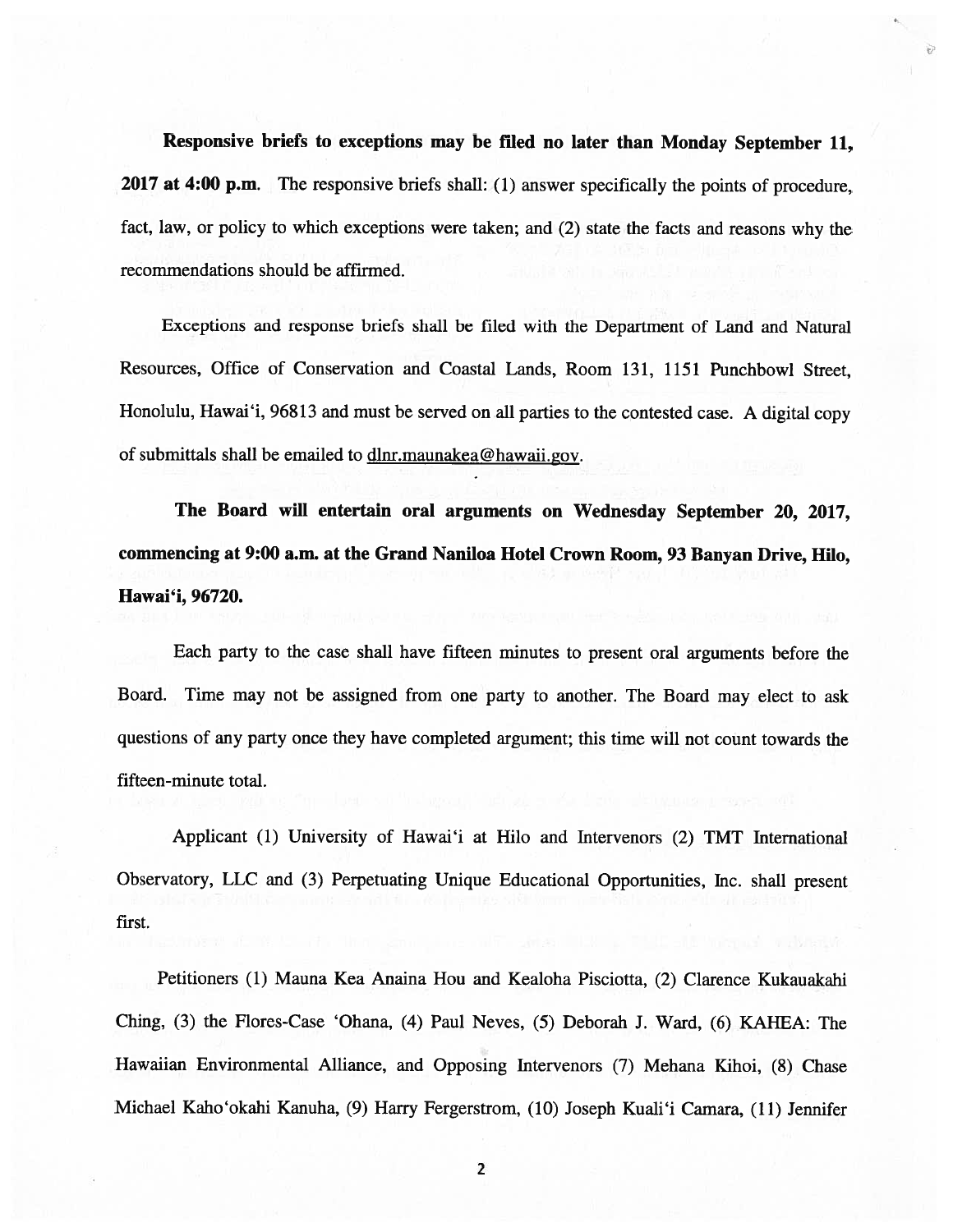Leina'ala Sleightholm, (12) Cindy Freitas, (13) William Freitas, (14) The Temple of Lono, (15) Kalikolehua Kanaele, (16) Stephanie-Malia:Tabbada, (17) Tiffnie Kakalia, (18) Glen Kila, (19) Dwight Vicente, and (20) Brannon Kamahana Kealoha shall presen<sup>t</sup> after the applicant and intervenors.

Parties may elect to reserve time from their allotted fifteen minutes for rebuttal argument. Rebuttal arguments will take place once all parties have completed their initial arguments.

There is significant public interest in this contested case and seating on the day of oral argumen<sup>t</sup> will be limited. Crown Room seating for members of the public shall be on <sup>a</sup> first come, first served basis. The public is asked to line up outside the Crown Room on the day of the hearing. Doors will open to the public at 8:30 a.m. Any member of the public entering the Crown Room prior to 8:30 a.m. will be asked to exit and stand in line. There will be no reserving of seats. The parties and Hearing Officer's witnesses may enter the Crown Room at any time, however, you are asked to arrive by 8:15 a.m. in order to ensure that you have a seat. Signs, posters, and other displays will not be allowed in the Crown Room or on the hotel premises. No food shall be allowed inside the Crown Room.

Members of the media should refer to Minute Order No. 10 filed on June 6, 2016. The media coordinator for the Board is Dan Dennison (808) 587-0407 or dan.w.dennison @hawaii.gov.

DATED: Honolulu, Hawai'i, July 28, 2017.

SUZANNE D. CASE, Chairperson Board of Land and Natural Resources and Presiding **Officer**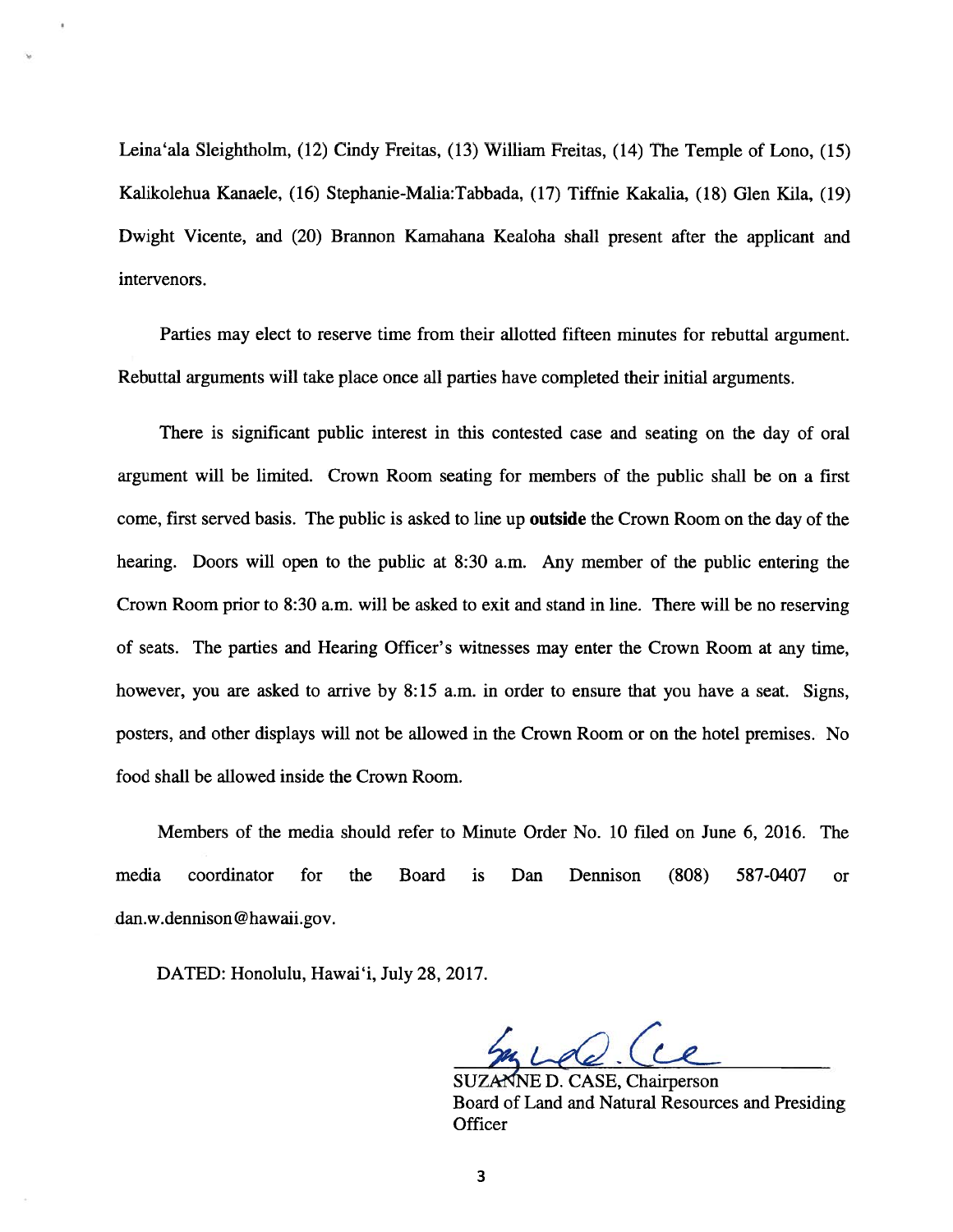### BOARD OF LAND AND NATURAL RESOURCES

# STATE OF HAwAI'I

Contested Case Hearing Re Conservation District Use Application (CDUA) HA-3568 for the Thirty Meter Telescope at the Mauna Kea Science Reserve, Ka'ohe Mauka, Hãmakua, Hawai'i, TMK (3) 4-4-015:009

BLNR Contested Case HA-16-02 Document title: Minute Order 103

## CERTIFICATE OF SERVICE

The undersigned hereby certifies that Minute Order No. 103 was <sup>p</sup>laced in the Contested Case Online Library at dlnr.hawaii.gov/mk, and served upon the following parties by email (when indicated) and by regular mail (when indicated) on July 28, 2017:

Carlsmith Ball LLP Ian Sandison, John P. Manaut, Lindsay N. McAneeley 1001 Bishop Street ASB Tower, Suite 2200 Honolulu, HI 96813 isandison@carlsmith.com ipm@carlsmith.com lmcaneeley@carlsmith.com Counsel for the Applicant University of Hawai'i at Hilo

Law Offices of Yuklin Alulu 415-C Uluniu Street Kailua, HI 96734 yuklin@kailualaw.com Co-Counsel for Kahea

Dexter K. Kaiama 111 Hekili Street, #A1607 Kailua, HI 96734 cdex@hotmail.com Co-Counsel for Kahea

Kealoha Pisciotta and Mauna Kea Anaina Hou P0 Box 5864 Hilo, HI 96720 keomaivg@gmail.com

Clarence Kukauakahi Ching 64-823 Mamalahoa Hywy Kamuela HI 96743 kahiwaL@cs.com

Flores-Case 'Ohana E. Kalani Flores, B. Pualani Case P0 Box 6918 Kamuela, HI 96743 ekflores@hawaiiantel.net

Deborah J. Ward PD Box 918 Kurtistown, HI 96760 cordylinecolor@gmail.com

Paul K. Neves 380 Nahale-a Avenue Hilo, HI 96720 kealiikea @yahoo.com

Watanabe Ing LLP J. Douglas Ing, Ross T. Shinyama, Summer H. Kiawe First Hawaiian Center 999 Bishop Street, 23rd Floor Honolulu, HI 96813 rshinyama@wik.com douging@wik.com Counsel for TMT International Observatory, LLC

Harry Fergerstrom P.O. Box 951 Kurtistown, HI 96760

Mehana Kihoi PD Box 393 Honaunau, HI 96726 uhiwai@live.com